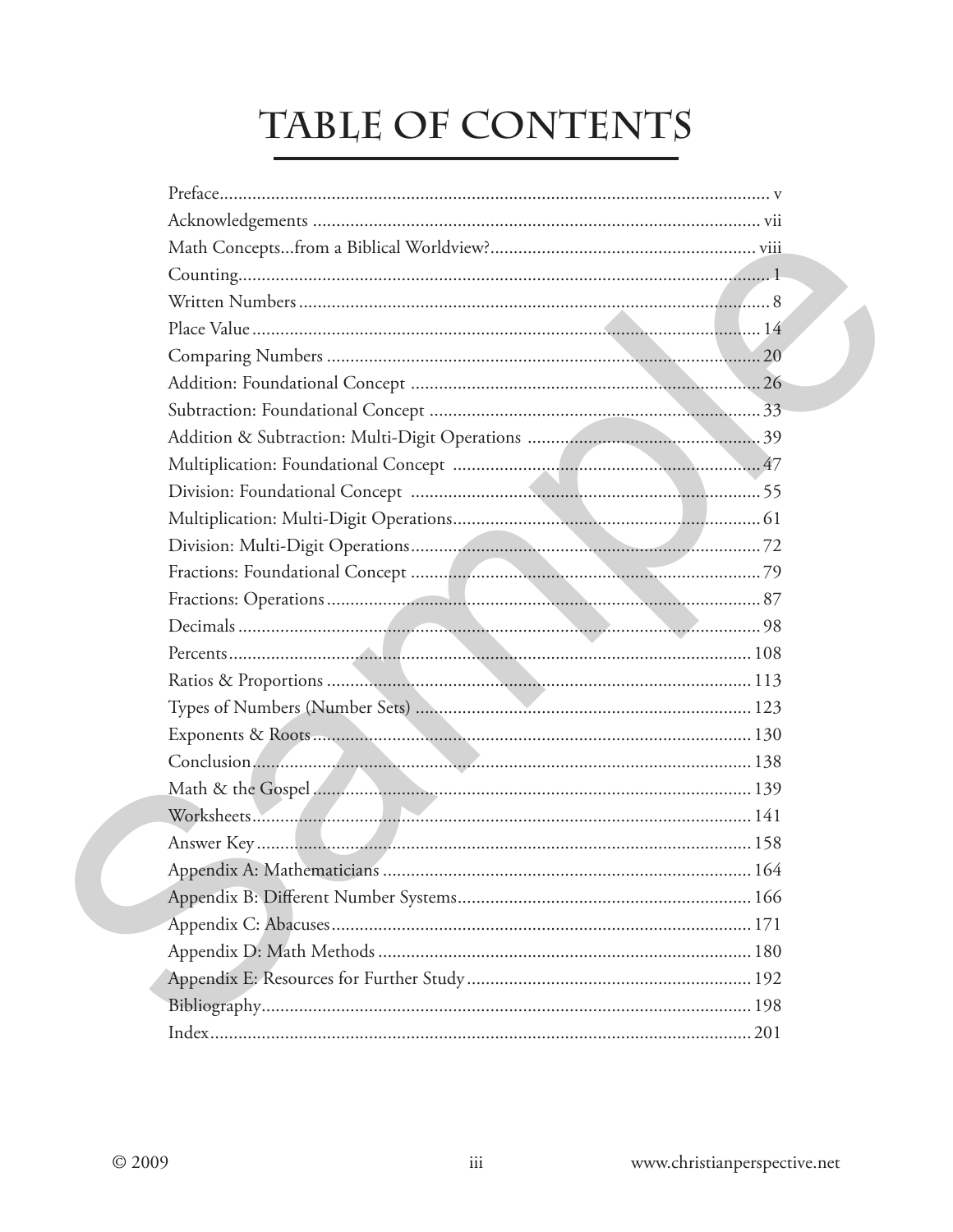# **Multiplication: Multi-Digit Operations**

Just as we could not possibly memorize every number we will need to add or subtract in our lives, we cannot memorize every number we will need to multiply. We need a method for multiplying numbers we do not have memorized.

Men, using the ability God gave them, have developed methods to solve multiplication problems. The equation shown expresses the method most of us have come to associate with multiplication, which we will refer to as the traditional method.

Most textbooks spend a great deal of time teaching the mechanics of this method. After all, it is important to know how to multiply multi-digit numbers.

But if we have only learned to manipulate numbers on a piece of paper, we have missed out. We have missed really understanding how this algorithm describes God's creation. We have missed learning to use multiplication in the tasks God has given us to do.

Let us "reveal" multiplication methods together by taking a look at how multiplication methods describe reality and by exploring some different methods and the purpose they serve.

#### **Methods for Describing Reality**

Multiplication methods organize large problems to which we do not know the answer into a number of smaller problems to which we do know the answer. For instance, suppose we needed to multiply 12 x 9 but had only memorized our multiplication facts through 10. We could think of 12 x 9 as the sum of 10 x 9 and 2 x 9, then add the answers together. Just a see condition on possibly mean<br>of the case of the area for the stress of the conditional model of<br>the later of the stress of the based and the stress of the stress of<br>except method for multiplying numbers we do not

$$
10 \times 9 = 90
$$
  
\n
$$
2 \times 9 = 18
$$
  
\n
$$
12 \times 9 = 90 + 18 = 108
$$

Our traditional multiplication method, or algorithm, lets us perform these same steps without having to think about them. Other multiplication methods break problems into different steps or offer different ways to automate the steps.

To better see how multiplication methods break up large problems, we will take a look at two different multiplication methods: the gelosia method and the traditional method.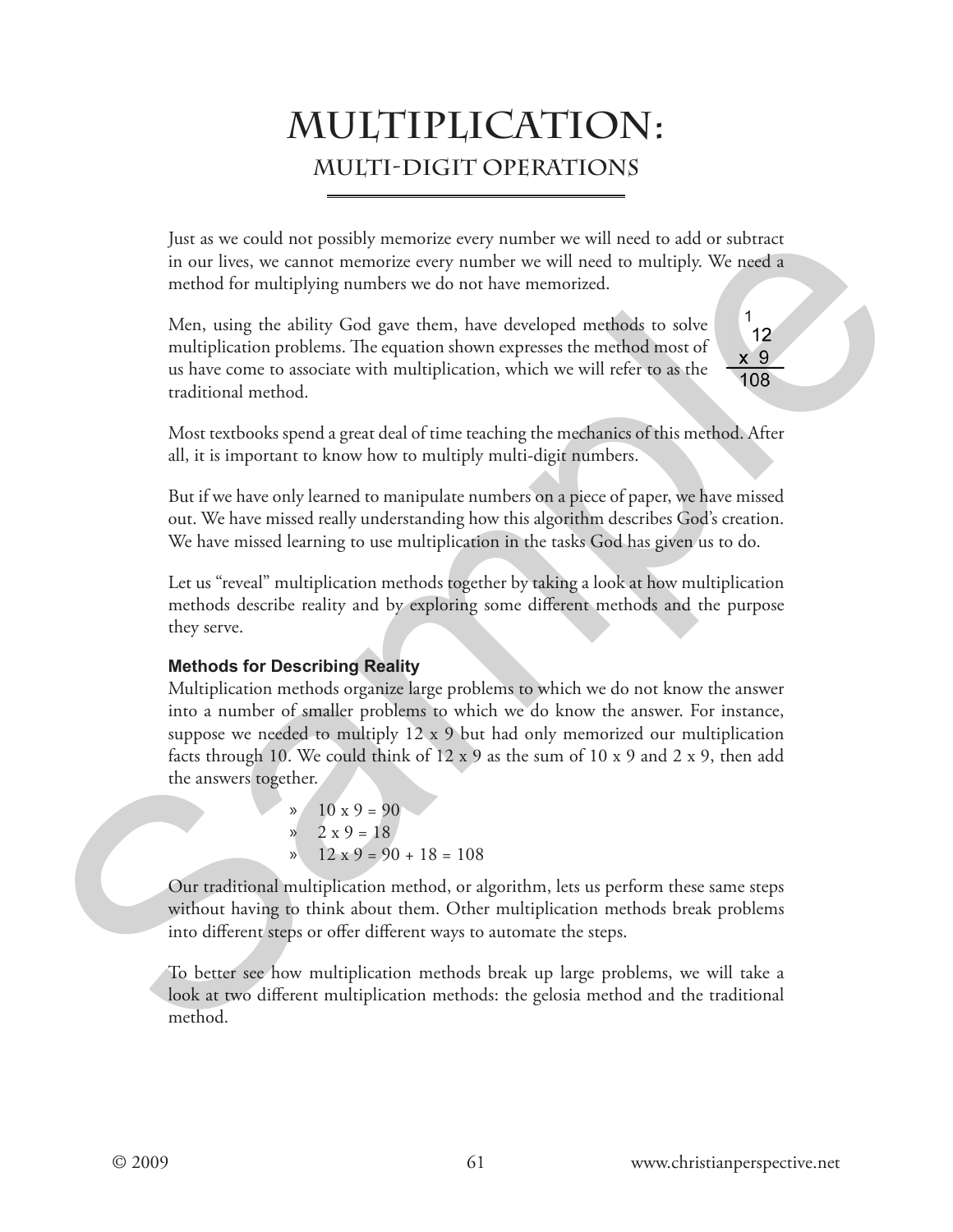Here are some basic steps to find 9 x 12 using the gelosia method:

1. Draw several squares and divide those squares into triangles.



2. Write the two numbers being multiplied above and to the right of the squares.



3. Write the answer to 9 x 2 in the first square.



4. Write the answer to 9 x 1 in the second square.



5. Add the numbers in the little triangles diagonally from right to left. In the first diagonal, we have 8, so we write 8 underneath the first triangle. The triangles with the 1 and the 9 are both within the same diagonal, so we add them together and get 10. This gives us our answer: 108. Note: The triangles are shaded in the picture to illustrate which numbers were added together. We wrote the 1 along the left to remind us it was in the hundred's place. We then read the number from left to right to get 108. 2. Write the two numbers being multiplied above and to the right of<br>the squares.<br>  $\frac{1}{2}$ <br>
3. Write the answer to 9 x 2 in the first square.<br>
4. Write the answer to 9 x 2 in the second square.<br>
4. Write the answer to 9

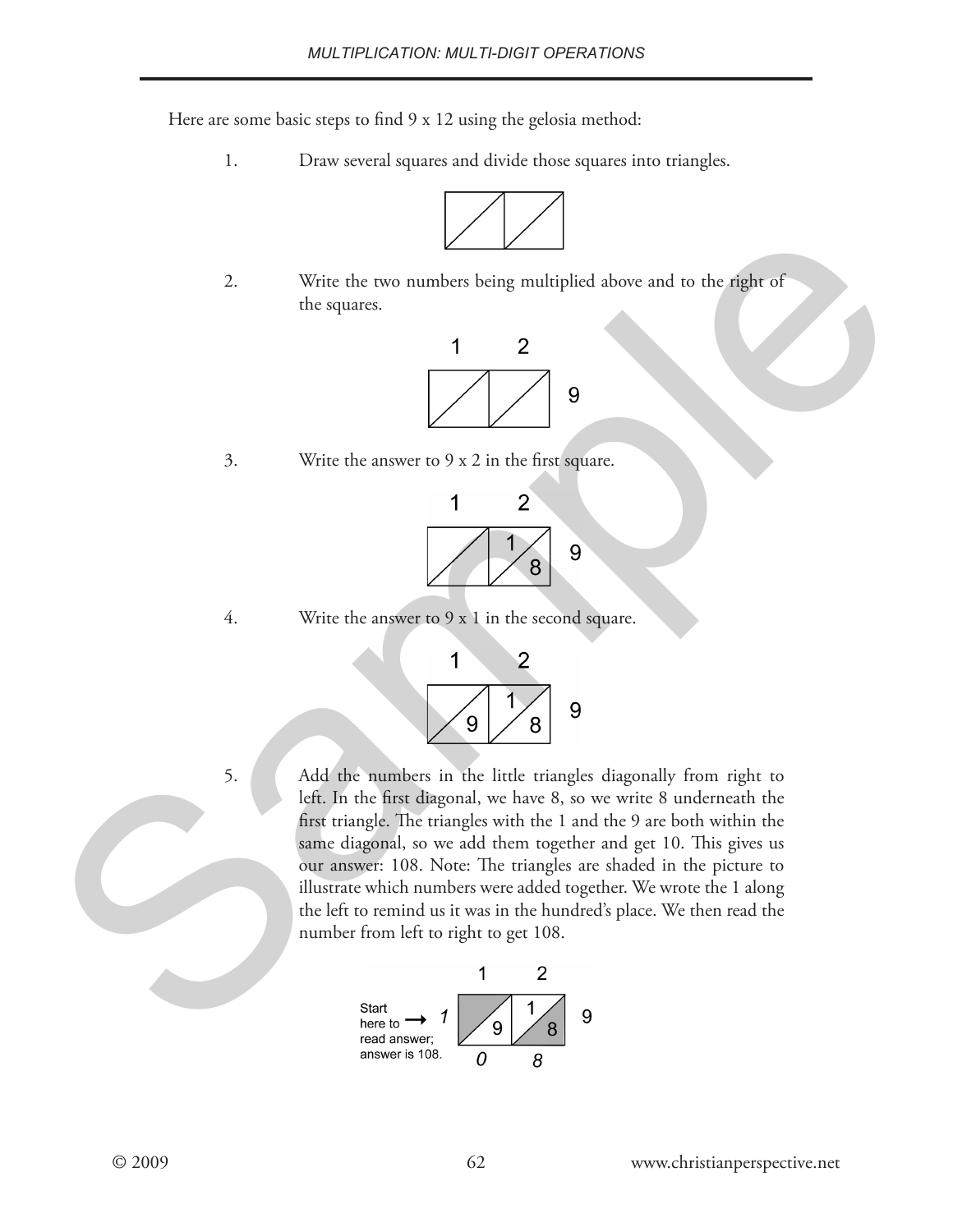Now let us take a closer look at what happened here. In the gelosia method, the squares

and triangles separated our ones, tens, and hundreds. When we multiplied 9 x 2, we wrote the 1 part of 18 in the upper triangle because that 1 really represented 1 group of 10. Likewise, when we multiplied 9 x 1, we wrote the 9 in the ten's section of the second



square because the 9 really represented 9 tens (the 1 in 12 stands for 1 ten, so when we multiplied 9 x 1, we were really multiplying 9 x 1 ten). When we added up the triangles diagonally, we were really adding up our ones and our tens to find our total answer.

Notice how the gelosia method is a simple way to keep track of place value while we multiplied. Rather than thinking "9 x 2" and "9 x 10," we thought of "9 x 2" and "9 x 1." But the method made sure we wrote the answer to 9 x 1 in the ten's place, since that 1 really stood for 1 ten.

A very similar thing happens in the method with which most of us are familiar. Rather than jumping right to the final way we multiply, let us develop the method step by step by breaking apart the equation 12 x 9 into smaller equations  $(9 \times 2 \text{ and } 9 \times 10)$ and solving.



Now, when we have a task to do over and over again, it is always good to find ways to save steps! There is a way to save steps when we multiply on paper. Instead of writing 18 underneath the line, we could write only the 8 under the line, and put the 1 up on top of the 1 in 12. This reminds us we have 1 ten we will need to add to our ten's column. square because the 9 reality represented 9 real to 1 in 12 stands for 1 ten, so when we<br>multipled 9 s.1, we were really multiplying 9 x 1 cen.). When we dded up the triangles<br>diagonally, we were really adding up our ones

$$
\begin{array}{c}\n1 \\
12 \\
x 9 \\
8\n\end{array}
$$

Now we can work the ten's column. 9 times 1 ten equals 9 tens, or 90, plus the 1 ten we need to add gets us to 10 tens, or 100. If we add 100 and 8, we will get the answer, 108.

$$
\begin{array}{c}\n1 \\
12 \\
\times 9 \\
\hline\n8 \\
100 \\
\hline\n108\n\end{array}
$$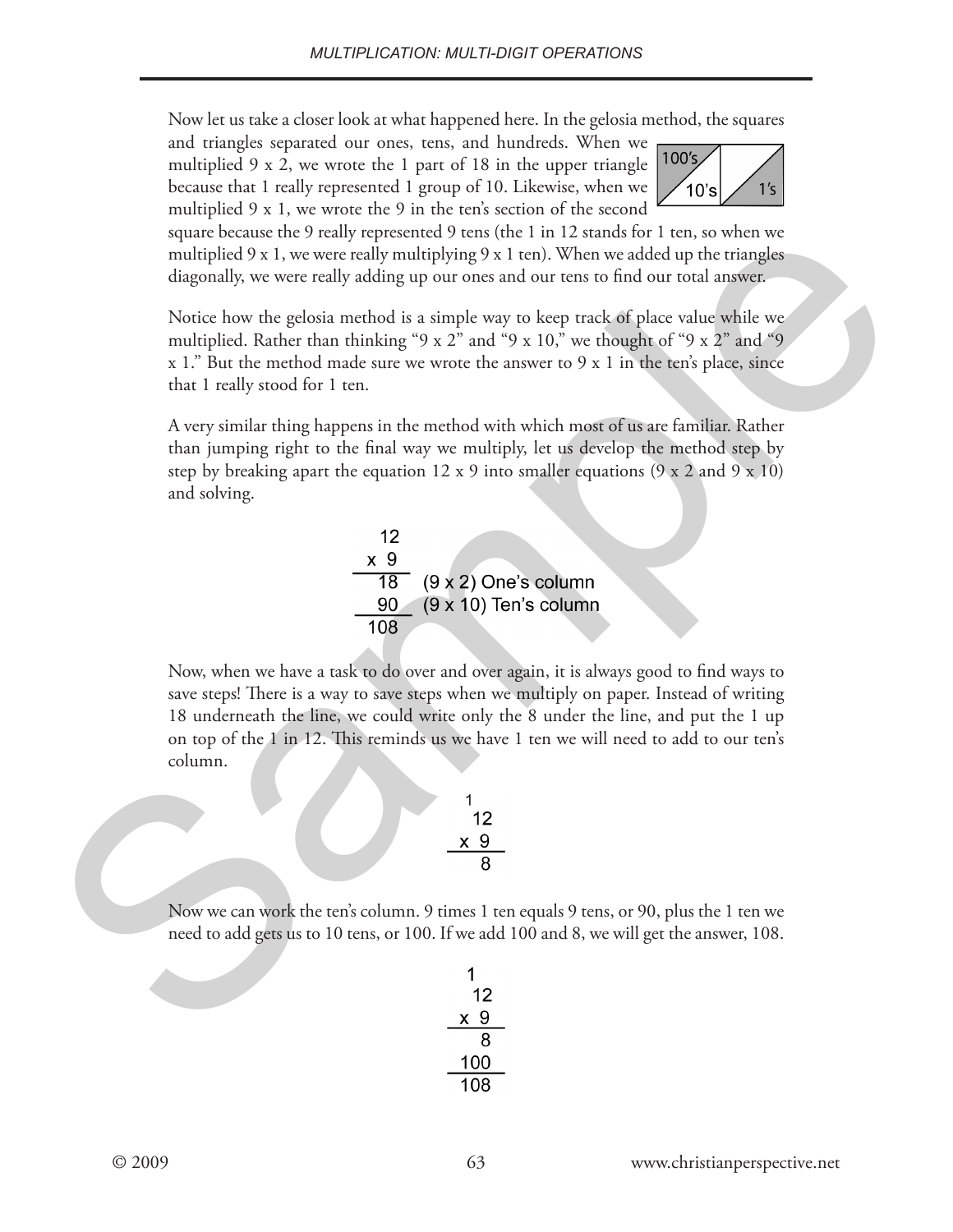Now there is still a way to save even more steps. Instead of writing the 100 underneath the 8 and adding it, we could have written 10 next to the 8. Since the 10 is in the ten's column, it stands for 10 groups of 10, or 100.

$$
\begin{array}{c}\n1 \\
12 \\
x 9 \\
\hline\n108\n\end{array}
$$

The rules we follow when we multiply keep track of place value, thereby allowing us to break multi-digit multiplication problems we do not have memorized into a series of smaller problems we do have memorized. A multiplication method will only work if it accurately describes the way God causes objects to multiply. If God were not faithfully holding all things together, reducing multiplication to a method would be impossible!

#### **Many Different Methods**

Since multiplication methods describe a real-life consistency, we would expect different people to effectively use different methods. And they do!

Back when written arithmetic methods were first becoming popular in Europe, people experimented extensively with different multiplication methods. I have been continually amazed to discover yet another method or variation on a method. Sometimes, too, the same method had multiple names. The gelosia method, for example, was also called the "quadrilateral, the square, or the method of the cells, and to the Arabs after the 12th century by such names as the method of the sieve or method of the net."49 People often named a method after whatever they thought it resembled, and sometimes different people chose different names.  $\begin{tabular}{l|c|c|c|c|c|c} \hline & $\mathbf{X}$ & $\mathbf{B}$ \\ \hline \hline \end{tabular} \hline \begin{tabular}{l|c|c|c|c|c} \hline \multicolumn{1}{l}{\textbf{X} & $\mathbf{B}$ \\ \hline \end{tabular} \hline \begin{tabular}{l|c|c|c|c} \hline \multicolumn{1}{l}{\textbf{X} & $\mathbf{B}$ \\ \hline \end{tabular} \hline \begin{tabular}{l|c|c|c} \hline \multicolumn{1}{l}{\textbf{X} & $\mathbf{B}$ \\ \hline \end{tabular} \hline \begin{tabular$ 

Even today, many people use different multiplication methods, some of which are quite different from the typical one taught!

Figure 7 shows just a few of the various methods used throughout history—notice some of them differ only slightly from the method typically taught in math textbooks, and others differ drastically! Note: Appendix D includes an explanation of each of these methods not already covered.

The many different multiplication methods out there remind us that, far from being man-made systems, multiplication methods describe a real-life consistency. Why else would so many different people find methods to arrive at the same answers? Each and every one of these methods ultimately rests on God's faithfulness in holding all things together!

<sup>49</sup> Smith, *History of Mathematics*, 2:114-115. Smith offers several footnoted sources for this statement.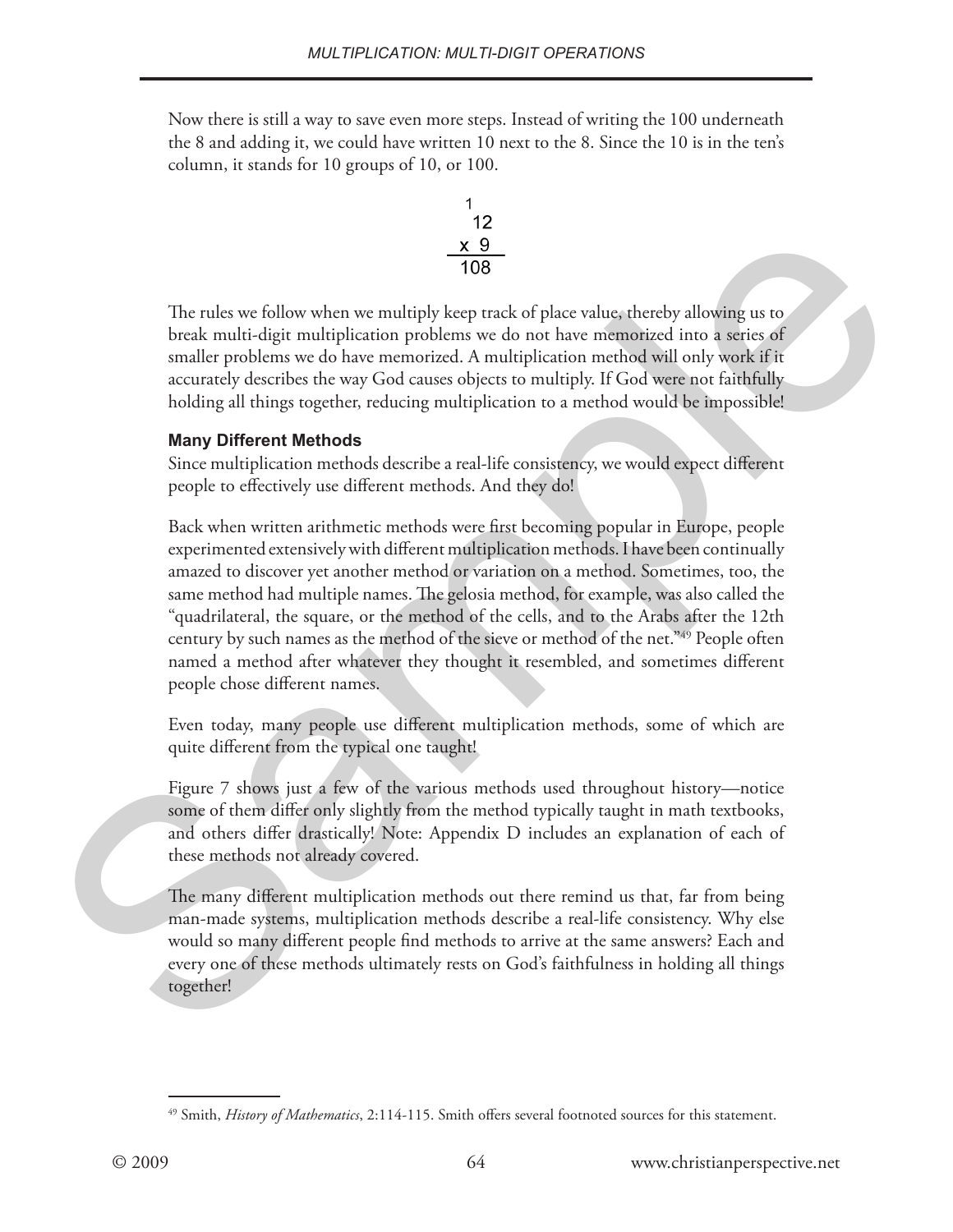

Figure 7: Different Multiplication Methods

#### **Multiplication - A Useful Tool**

Since multiplication describes a consistent way God governs all things, we should expect multiplication to prove useful in both exploring the world He created and completing the tasks He gives us. And it does!

Have you ever wondered how we know the distance light travels in a year? We cannot physically measure the distance light travels in a year—no measuring tape can extend far enough. We *can*, however, measure the distance light travels in a second. Using multiplication, we can then compute how far light travels in a year!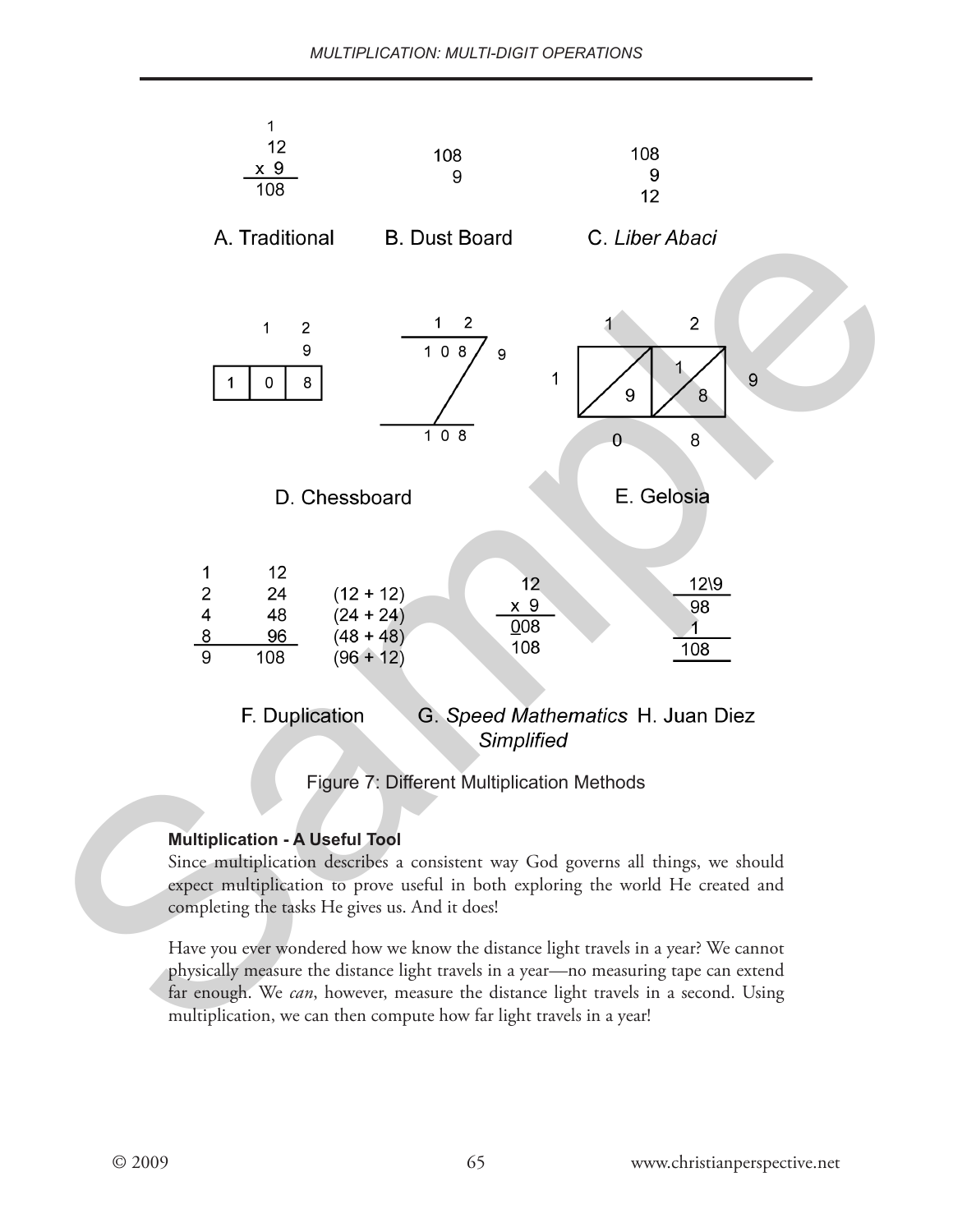The section below shows how, starting with the knowledge light travels approximately 186,282 miles a second, we can use multiplication to calculate the distance light travels in a year. $50$ 

- $\degree$  Seconds in an hour = 60 (seconds in a minute) x 60 (minutes in an hour) =  $3,600$
- » Seconds in a day =  $3,600$  (seconds in an hour) x 24 (hours in a  $day) = 86,400$
- » Seconds in a year =  $86,400$  (seconds in a day) x  $365.25$  (days in a year) =  $31,557,600$
- Distance light travels in a year =  $31,557,600$  (seconds in a year) x 186,282 miles (distance light travels in a second) = 5,878,612,843,200 miles

We use light-years as a measurement unit to express the vast distances of space. But just because a star is 30,000 light-years from earth does not mean the light took 30,000 years to get here! It only means the star is an incredible distance away! As we just saw, a light-year is just a useful measurement unit based on *the distance we observe light travel in a second here on earth.* Light may very well travel differently in the deep recesses of space, or God may have used some other way to get the light here much faster than  $normal.$ <sup>51</sup> s [a](http://www.answersingenesis.org/creation/v25/i4/lighttravel.asp)ction on the set of space and a matrix of the space of the space of the space of the space of the space of the space of the space of the space of the space of the space of the space of the space of the space of the spa

<sup>&</sup>lt;sup>50</sup> This example is included here to give you a better understanding of multiplication's purpose. You would not want to share this with your child unless he has dealt with multiple-digit multiplication in the past and is doing this chapter as a review.

<sup>&</sup>lt;sup>51</sup> A question that often arises when discussing cosmic distances (of stars, galaxies, or other celestial objects) from a biblical perspective is, "How can light from distant stars be seen in a 'young' universe?"

The simple answer is that, in fact, we do not really know. But neither do secular scientists know how light travels. In fact, light-travel time is also one of the big problems for the old-earth Big Bang theory (http://www.answersingenesis.org/creation/v25/i4/lighttravel.asp). The fact is no one fully understands how light, gravity, and other physical forces operate on a cosmic scale.

There are many ways to explain distant starlight. Dr. Russell Humphreys lays out a complete youngearth cosmology, based of the work of Albert Einstein, that neatly solves the distant starlight problem, as well as many other problems secular scientists have been unable to explain (http://creation.com/images/ pdfs/cabook/chapter5.pdf). His work has sparked even more research, and there are now several creationist cosmologies (including one by Dr. John Hartnett, author of *Starlight, Time, and the New Physics*) based on "gravitational time dilation." Dr. Jason Lisle, author of *Taking Back Astronomy*, has proposed the "Alternate Synchronization Model," suggesting the universe is divided into "time zones" similar to what we have on Earth (http://www.answersingenesis.org/tj/v15/i1/starlight.asp).

While we do not know exactly how God did it, we do know God created the stars to give light upon the earth. Getting the light here was no problem for our God! "And God set them in the firmament of the heaven to give light upon the earth." Genesis 1:17 (KJV)

For more information on this important topic, please check out the resources on<www.answersingenesis.org>. (Thanks to Zak Klein for his help with this footnote.)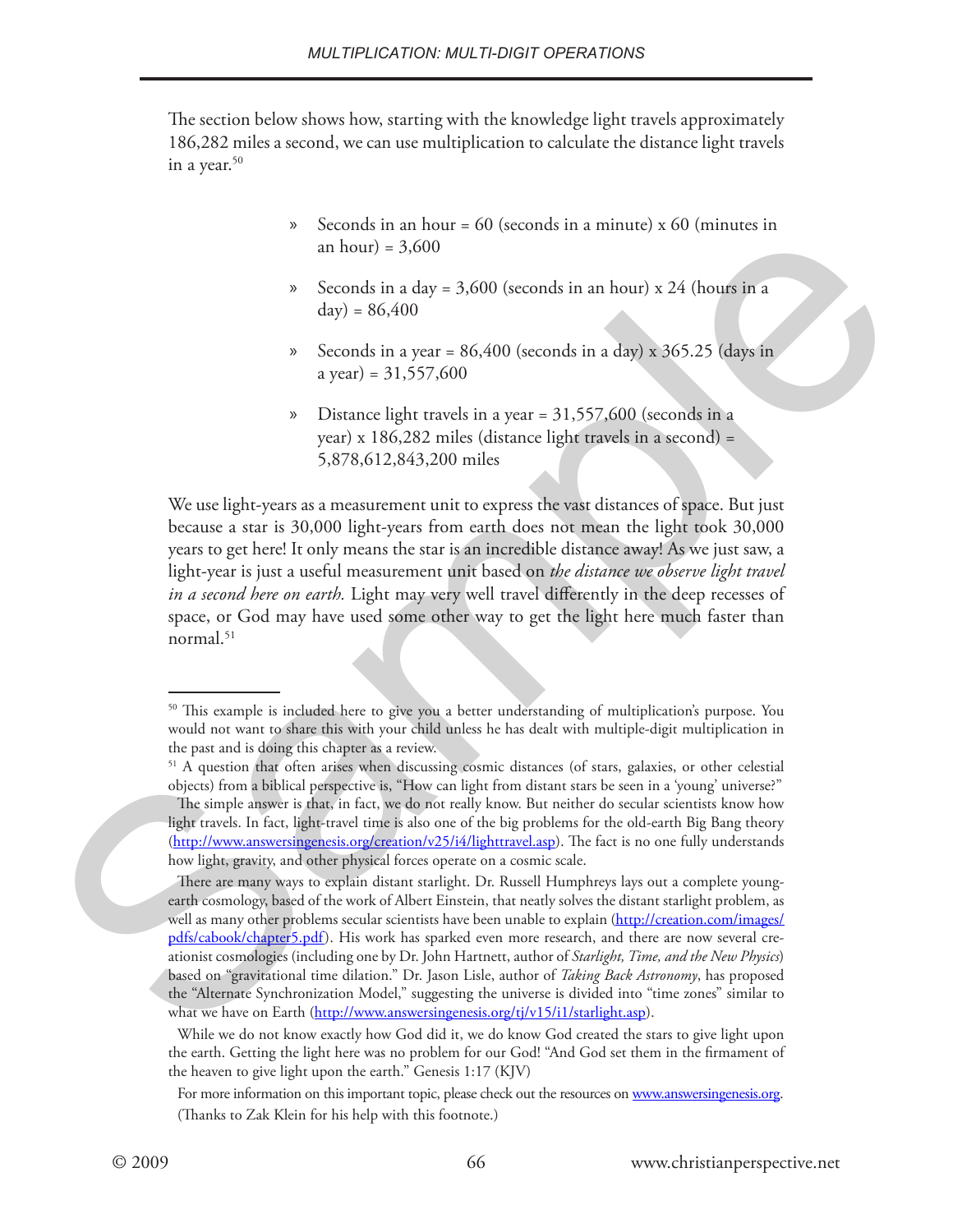Not only does multiplication aid in measuring the distance light travels in a year, it also helps us appreciate God's creation more fully. When we read in a textbook that the *closest* star to earth, Proxima Centauri, is about 4.3 light-years away, it does not sound that far away, does it? But if we use multiplication to convert 4.3 light-years to miles, we will gain a better appreciation for the magnitude of God's universe—even this close star is hardly close!

 $4.3 \times 5,878,612,843,200 \text{ miles} \approx 25,000,000,000,000 \text{ miles}$ 

Imagine driving from Massachusetts to California. According to MapQuest®, the trip is about 3,000 miles and would take more than 40 hours to drive. Using math, we can see this trip is only about 1.2 ten-billionth (1.2/10,000,000,000) of the distance to Proxima Centauri!

We can hardly even understand distances like 25,000,000,000,000 miles, and most stars are much, much further away! How much more incredible the God who stretched out the heavens!

I have made the earth, and created man upon it: I, even my hands, have stretched out the heavens, and all their host have I commanded.

ISAIAH 45:12 (KJV)

Behold, the nations are as a drop of a bucket, and are counted as the small dust of the balance: behold, he taketh up the isles as a very little thing. ISAIAH 40:15 (KJV)

How much greater God is than us! Yet this great God knows and cares for each of His children personally.

I am the good shepherd, and know my sheep, and am known of mine. JOHN 10:14 (KJV)

By helping us grasp the magnitude of distances like 4.3 light-years, multiplication gives us a better appreciation for the greatness and incomprehensibleness of God, the One who stretched out the distances we cannot even comprehend.

Multiplication also aids in a variety of tasks we face throughout our lives. It has a way of proving useful in the most unlikely places. One spring, our church held a Passover celebration. Everyone attending needed to bring a dish to share. We signed up to bring beef brisket, but we had no idea how much brisket to purchase! Fortunately, the man at the meat counter knew we needed approximately 4 ounces a person. Since we wanted to bring enough for 20 people, we needed about 20 x 4, or 80 ounces, which converts to 5 pounds (80 oz  $\div$  16 oz/lb = 5 lb). Since the brisket cost \$4.99 a pound, we knew it would cost us about \$24.95, since 5 x \$4.99 = \$24.95. star is hardly close!<br>
4.3 × 5,3 × 5,878,612,443,200 miles = 25,000,000,000,000,000 miles<br>
1.engine driving from Massachuseuts to California. According at MapQuead, the trip<br>
is about 5,000 miles and would take more than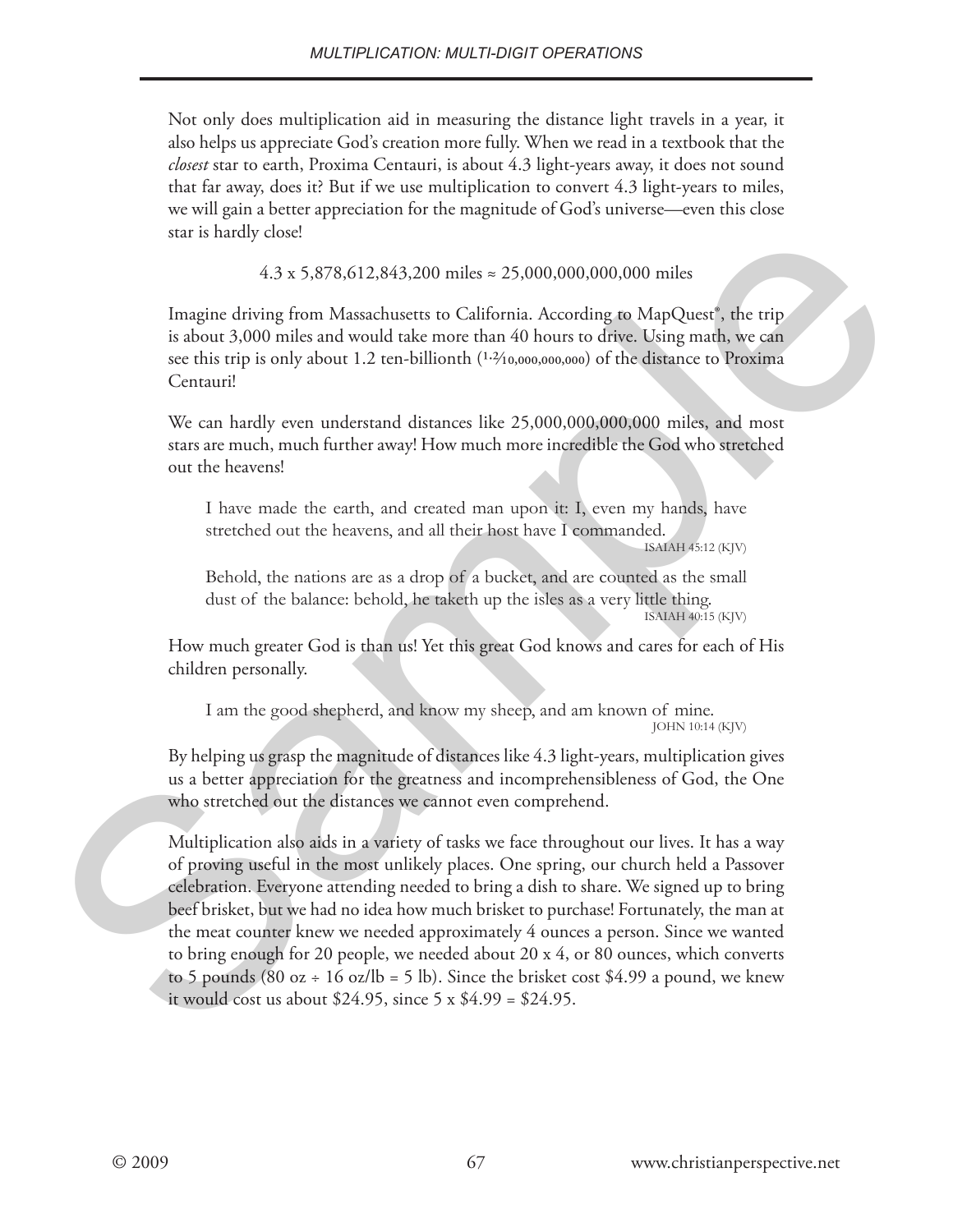#### **Assumptions Matter**

Multiplication can only give us valid answers if we multiply the correct numbers and interpret the answers with the correct assumptions. For example, suppose we said, "There are 40 rooms taken at this hotel, and each room can sleep 2 people, so there must be 80 people staying in the hotel." While it is true that 40 x 2 does equal 80, our statement is not necessarily true. It assumes 2 people are sleeping in each room, which is not necessarily true.

This is an important point to grasp. Just because someone tells us they have mathematically proven something does not mean what they have "proven" is necessarily true. The assumptions behind math make a difference. We need to be careful not to place our faith in math itself.

To use multiplication effectively, the appropriate numbers need multiplied! Otherwise, completely correct multiplication could result in an untrue answer.

#### **Conclusion**

Multiplication can be reduced to a method because of the amazing consistency in the way God causes objects to multiply. Because multiplication describes a real-life consistency, we use it to learn about and explore God's creation, all the while seeing glimpses of God's character. When used appropriately, multiplication serves as a useful tool in the work God has given us to do. statement is non-accosarily true. It assumes 2 people are steeping in each noon, which<br>is not necessarily true. The summation point of gasp. Just because someone relie us they have<br>mathematically proves non-acching does n

# **TEACHING SUGGESTIONS AND IDEAS**

**Objective:** *To teach your child to effectively multiply multi-digit numbers with the view of using this knowledge as a practical tool.* 

#### **Specific Points to Communicate:**

- *• The multiplication method being taught is one way of simplifying the process of multiplying numbers.*
- *• Multiplication can only be reduced to a method because God holds all things together consistently.*
- *• Multiplication helps us explore God's creation and aids us in our daily tasks.*



Teach multiplication methods as logical methods rather than rote rules. For example, in the equation 12 x 9, instead of saying, "We carry the 1 to the next column," show your child how the 1 represents 10 objects, so we need to put it over in the column we use to represent groups of 10; carrying is one

method for moving numbers representing groups of 10 to the ten's column.

You may find it useful to demonstrate multiplication using a household manipulative (crayons, paper clips, dry beans, etc.), visually demonstrating the consistency the method records. This will both help your child understand the method, and, more importantly, teach him to view math as a tool to describe God's creation instead of as some sort of man-created system.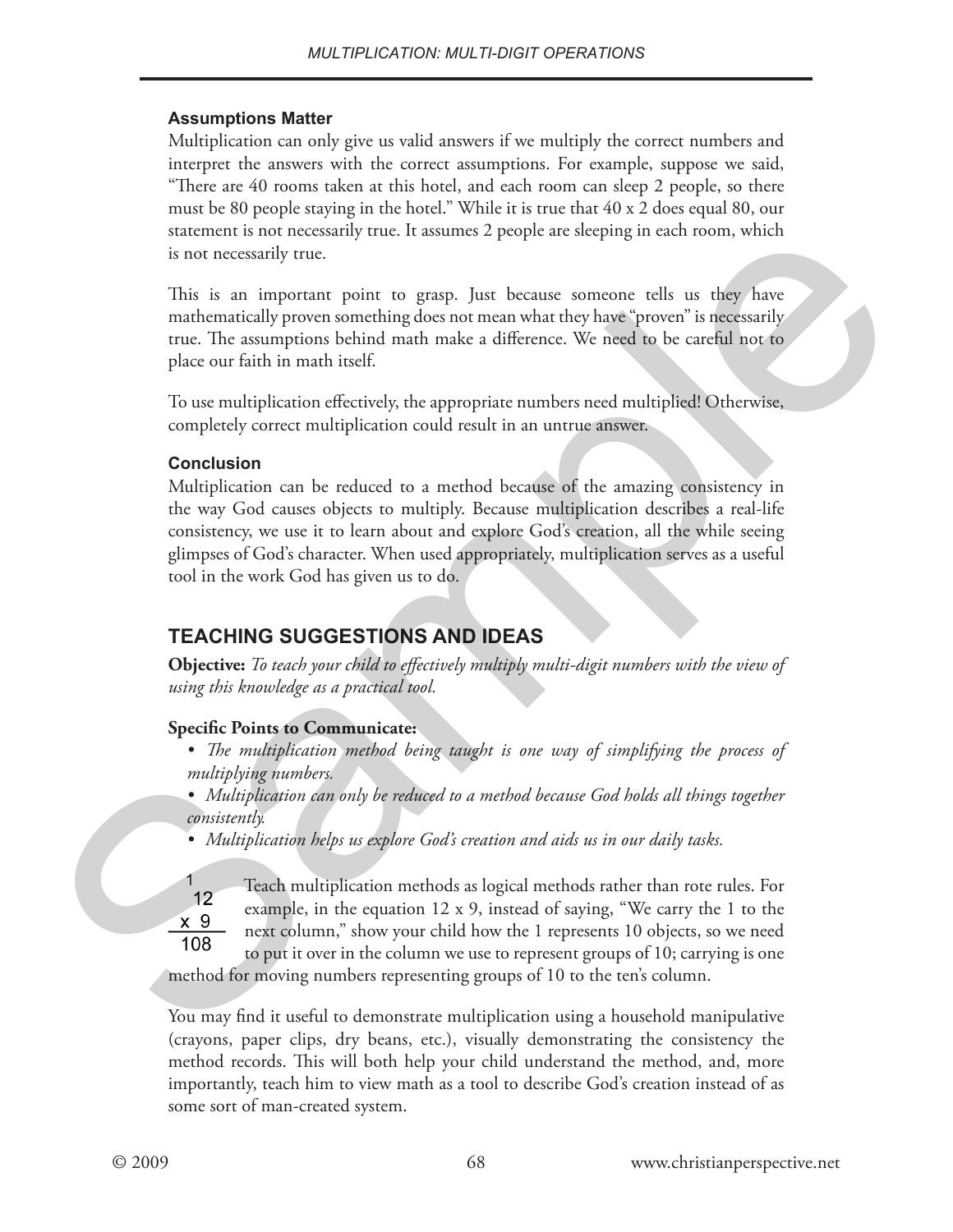Later, as your child masters multiplication methods, help him apply them outside a textbook. Teach him to explore the distances to stars, organize events, evaluate options, and much, much more! Practical explorations can go a long way in preparing your child to use math effectively in whatever task or situation the Lord may one day send his way.

#### **Example**

Teaching math from a biblical worldview means so much more than *saying* over and over again, "God created and sustains a consistent universe and math records it." It is a fascinating journey of actually *showing* this and teaching the child to use each new tool while praising the Creator!

I know most multiplication presentations seem more factual than fascinating. Your child's textbook might read something like the paragraph below, and be filled with apparently meaningless practice problems.

*Multiplying a two-digit number by a one-digit number. Step 1: Multiply 3 times 7 ones. 3 sets of 7 ones = 21 ones.* 

*Step 2: Rename 21 ones as 2 tens and 1 one. Write a 1 in the ones place. Write a 2 in the tens box...52*

Although factual-sounding, these steps are important! These steps explain how to use an important tool. If we were given a special kit to build, we would pour over the instruction manual until we had mastered what we needed to do and could build the kit. Multiplication steps, likewise, help us master a useful tool!

One way you can help your child grasp this is to have him use multiplication outside a textbook. In fact, do not be afraid to break from the textbook altogether and substitute the textbook's problems with real-life situations for your child to solve. Help him learn how to use this tool rather than forcing him to spend hours mastering a method that apparently has no purpose. Children need to see where multiplication leads—how *they* can use it as a tool! **Example**<br>
Teaching math from a biblical worldview means so much more than *saying* over and<br>
Teaching in Cool created and surtain a consistent universe and math records it. This a<br>
factoring the Created and surface is is

There can be nothing more destructive of true education than to spend long hours in the acquirement of ideas and methods which lead nowhere.<sup>53</sup> ALFRED NORTH WHITEHEAD

As you teach multiplication steps, present the thinking behind those steps—show how the steps describe what happens in real life. Most textbooks try to some degree to

<sup>52</sup> Jacobs, et al., *Math 3 for Christian Schools: Teacher's Edition*, 463 (Lesson 129). Quoting from the student booklet, 257.

<sup>53</sup> Alfred North Whitehead, *Essays in Science* (London: Rider and Company, 1948), 133. Quoted in Nickel, *Mathematics: Is God Silent?* 289.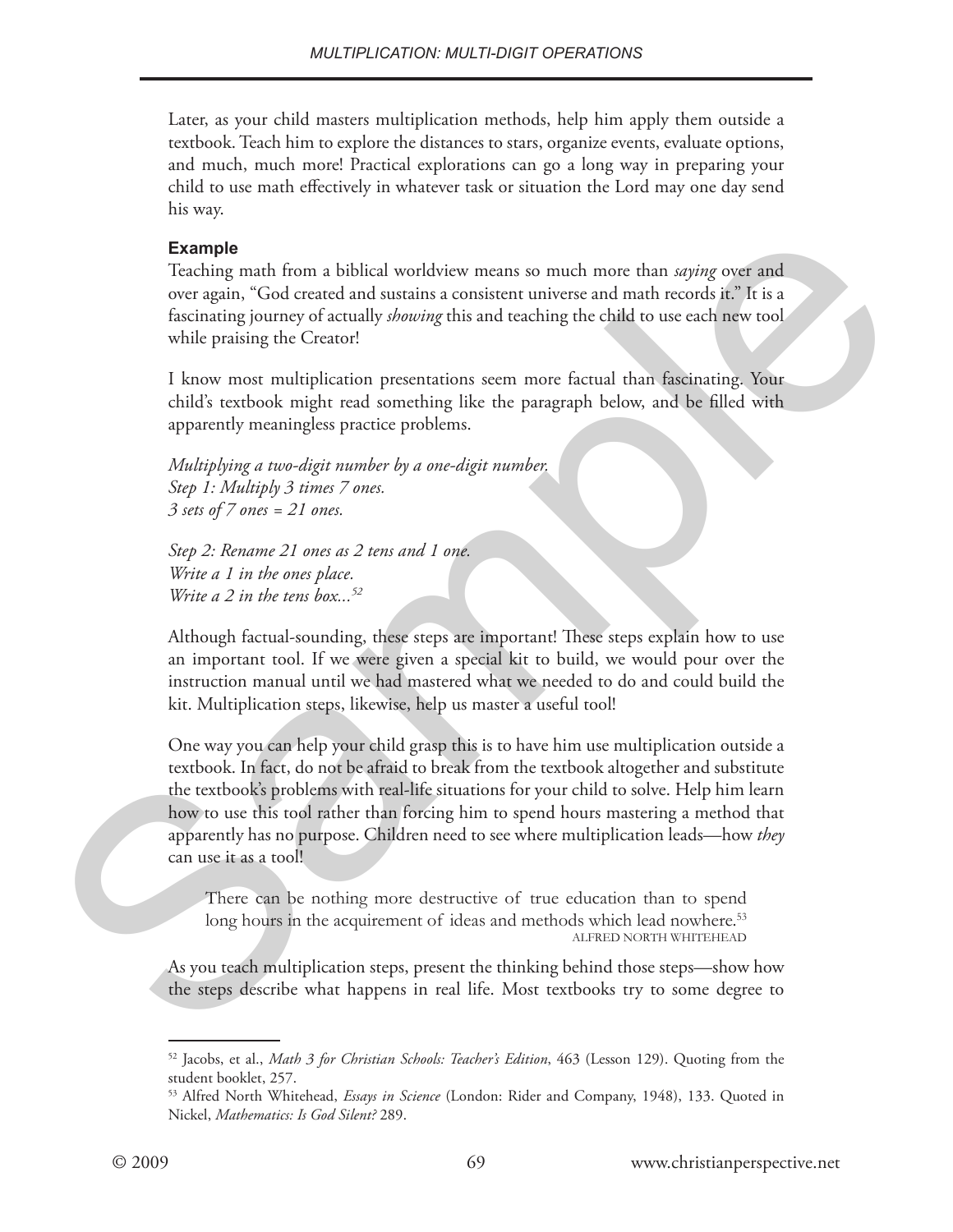communicate this, but the student does not always get this point. It often gets lost in his attempt to memorize the steps, solve the problems, and finish math for the day.

You can use other multiplication methods to help your child better understand the thinking behind the method he is learning. Looking at other methods can also help your child see multiplication as a method dependent on God and the consistencies He sustains rather than as a man-made or self-existent fact.

Bringing in science can also be quite beneficial. As we use math in science to explore God's creation (such as a light-year), we continually see glimpses of God's character.

Wondering how to about doing all that? Keep reading! The section below offers some hands-on ideas to help you accomplish these goals.

#### **Ideas**

- **Explore other multiplication methods.** People continue to think of different methods to help them multiply! Appendix D offers explanations of a few methods. You may even stumble upon a method your child finds easier! Note: Please use discretion when looking at other methods, as you do not want to cause confusion by switching back and forth between methods.
- **Look for ways to have your child apply multiplication in a real-life example.** See the "Multiplication: Multi-Digit Operations - Multiplication in Real Life" worksheet on page 147 for several examples. Each of these could serve as a launching pad for other similar examples. Keep your eyes open for ways you use multiplication in everyday life, and incorporate them into your math. If you love science, you might want to pull in an application or two of multiplication from science. You could also utilize some word problems from old math books. Back in the 1800s, math books teemed with practical examples. See appendix E for a list of some old math books you can access for free on Google Books. The books are all searchable, and searching a book for "multiplication" should take you to the appropriate sections. spectralial see maturista as a method dependent on lood and the consistence is a sample of exaction for the spectral spectral spectral in the section (see Figure ), and the spectral spectral spectral in the section between
	- **Have your child evaluate options for a real-life situation.** We often use multiplication when finding costs and evaluating options. For example, suppose your family needed to spend a few months in an apartment while building a new home. You would need to decide whether to rent a furnished apartment or a non-furnished one. If you opted for a nonfurnished apartment, you would need to decide whether you should rent furniture or pay to have some of your furniture delivered. To help you make your decision, you might need to find out how much each of your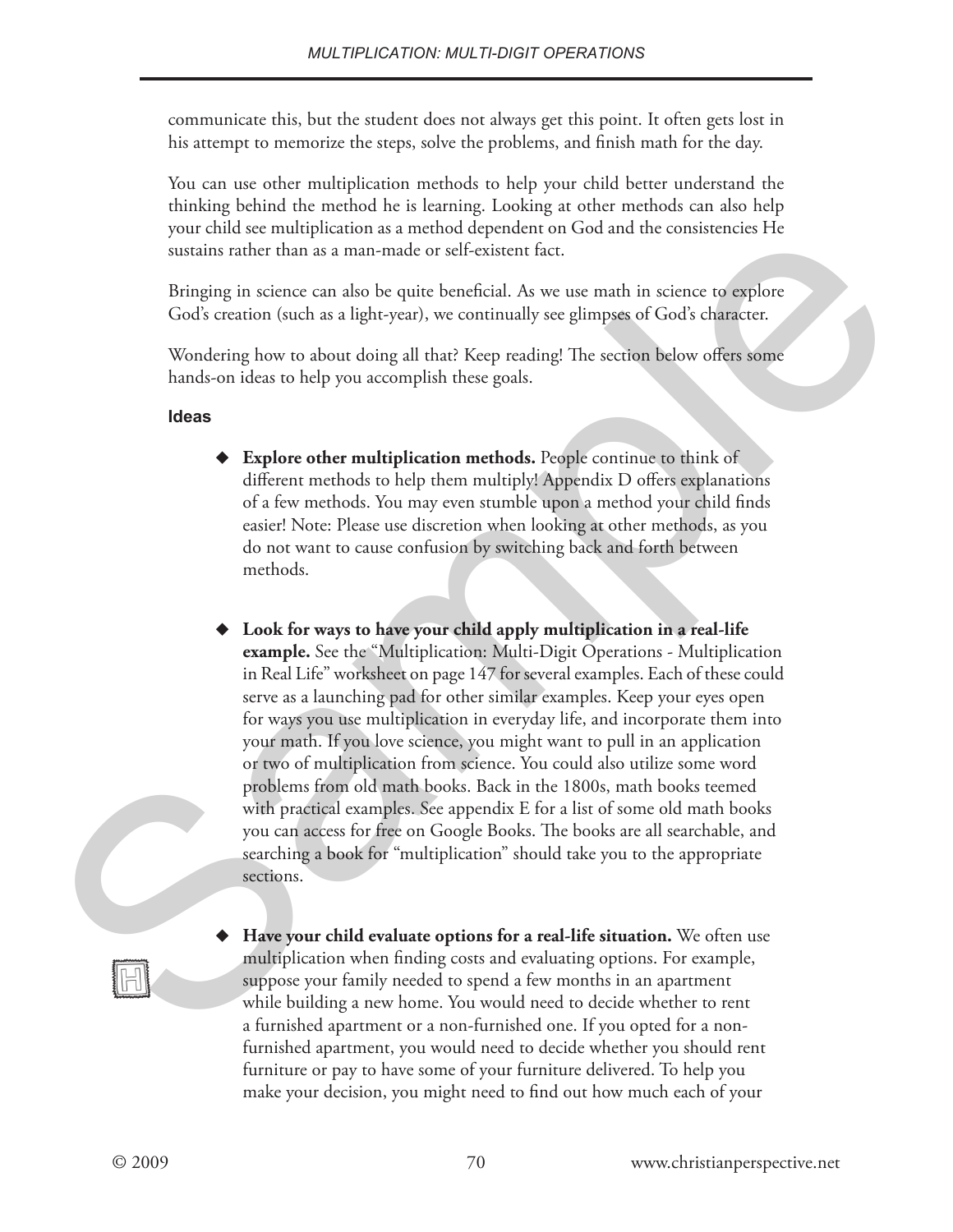options would cost. You could use multiplication to help you!

The "Multiplication: Multi-Digit Operations - Apartment Rental" worksheet on page 148 gives some imaginary data regarding apartments and different options someone in the above situation might face.

Your child will encounter many situations in life where he will want to use multiplication to help him evaluate different options. Teach him how to use math to evaluate options while depending on God and seeking His wisdom rather than relying on his own. While math can help us see the most economical choice, God may have a different choice in mind. Your child will encourage many situations in life where he will want to<br>use multiplication to lead phine equlate different explored in detecting DIs<br>to use math to evaluate options while depending on God and seeking DIs<br>w

Consider the woman who poured perfume on Jesus' head (Mark 14:3-9). To onlookers, it appeared she completely wasted very expensive perfume. Jesus' disciples wondered why she had not given the money to the poor, but Jesus was pleased by what she had done. In His eyes, "wasting" the perfume was the best decision she could have made.

 **Point out multiplication in more advanced math concepts.** As your child learns other math concepts, he will keep learning more and more uses for multiplication. Multiplication proves handy in finding the area and perimeter of objects, computing interest rates, and much more!

# **PARTING NOTE**

Always remember, textbooks do not have to be followed as rigid rules! If your child is not grasping a concept, ask God for a different way of explaining it, if you need to hold off on presenting it for a time, or if there is something else God may be trying to show you or your child through the struggle. God makes a wonderful teacher!

And all thy children shall be taught of the LORD; and great shall be the peace of thy children.

ISAIAH 54:13 (KJV)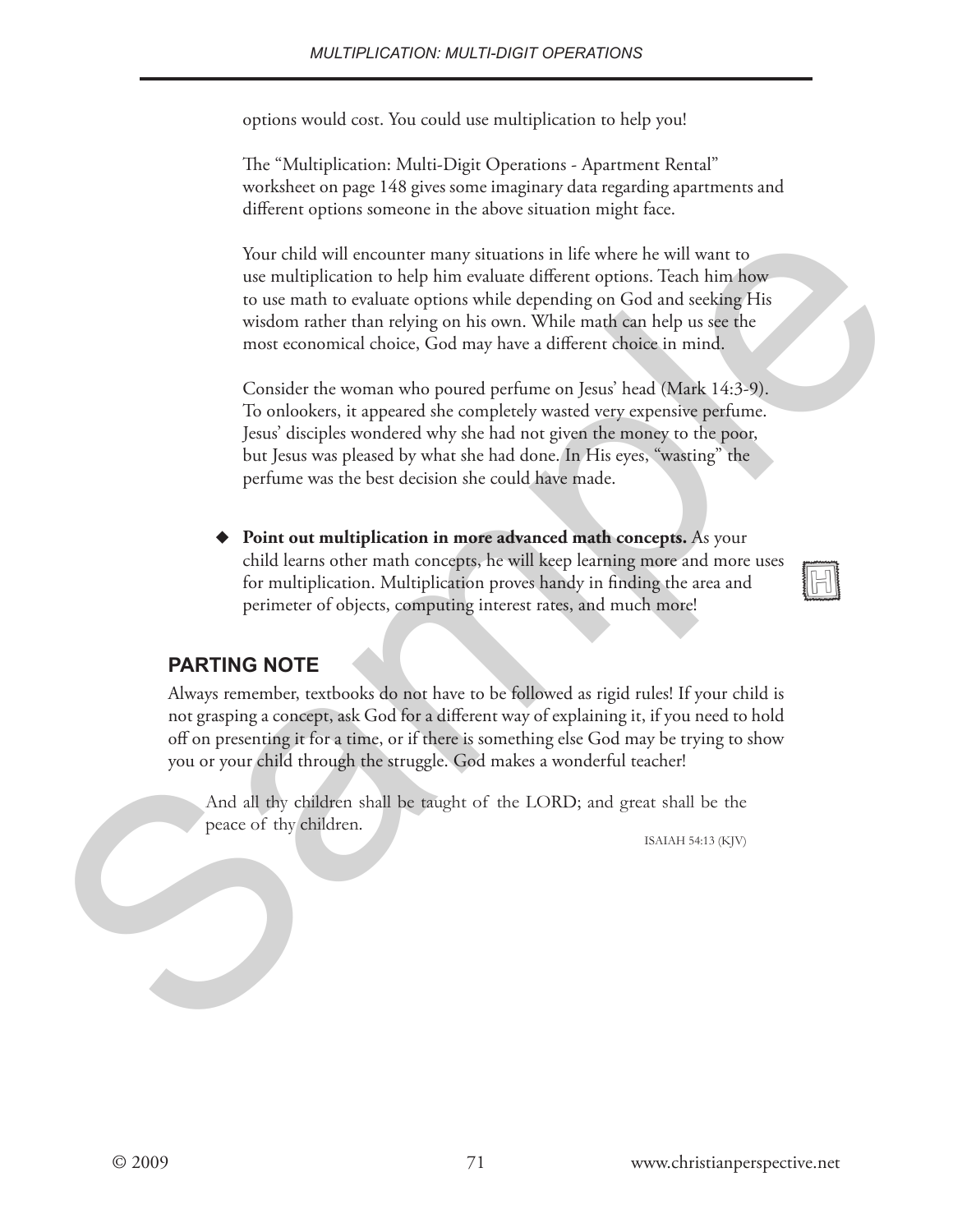## **Multiplication: Multi-Digit Operations - Apartment Rental**

*Note: This worksheet involves multiplying larger numbers.*

Fill in the following boxes at the bottom of the sheet based on the data given.

| <b>Furnished Apartment</b>                            |                                         |
|-------------------------------------------------------|-----------------------------------------|
| Apartment Rental (Per Month)                          | \$2,000                                 |
| Furniture Storage (Per Month)                         | \$600                                   |
|                                                       |                                         |
| <b>Unfurnished Apartment with Rented Furniture</b>    |                                         |
| Apartment Rental (Per Month)                          | \$800                                   |
| Furniture (Per Month)                                 |                                         |
| Bedroom                                               | \$200                                   |
| Living Room                                           | \$100                                   |
| Kitchen                                               | \$200                                   |
| One-Time Rental Fee                                   | \$100                                   |
| Furniture Storage (Per Month)                         | \$600                                   |
|                                                       |                                         |
| <b>Unfurnished Apartment with Delivered Furniture</b> |                                         |
| Apartment Rental (Per Month)                          | \$800                                   |
| One-Time Delivery Fee                                 | \$2,600                                 |
|                                                       |                                         |
|                                                       |                                         |
| Furnished                                             | Unfurnished with<br>Unfurnished with    |
|                                                       | Rented Furniture<br>Delivered Furniture |
| Price for First Month                                 |                                         |
|                                                       |                                         |
| Recurring Price                                       |                                         |
| After First Month                                     |                                         |
| Price for 4 Months                                    |                                         |
| Price for 7 Months                                    |                                         |
| Price for 12 Months                                   |                                         |
|                                                       |                                         |
|                                                       |                                         |

IH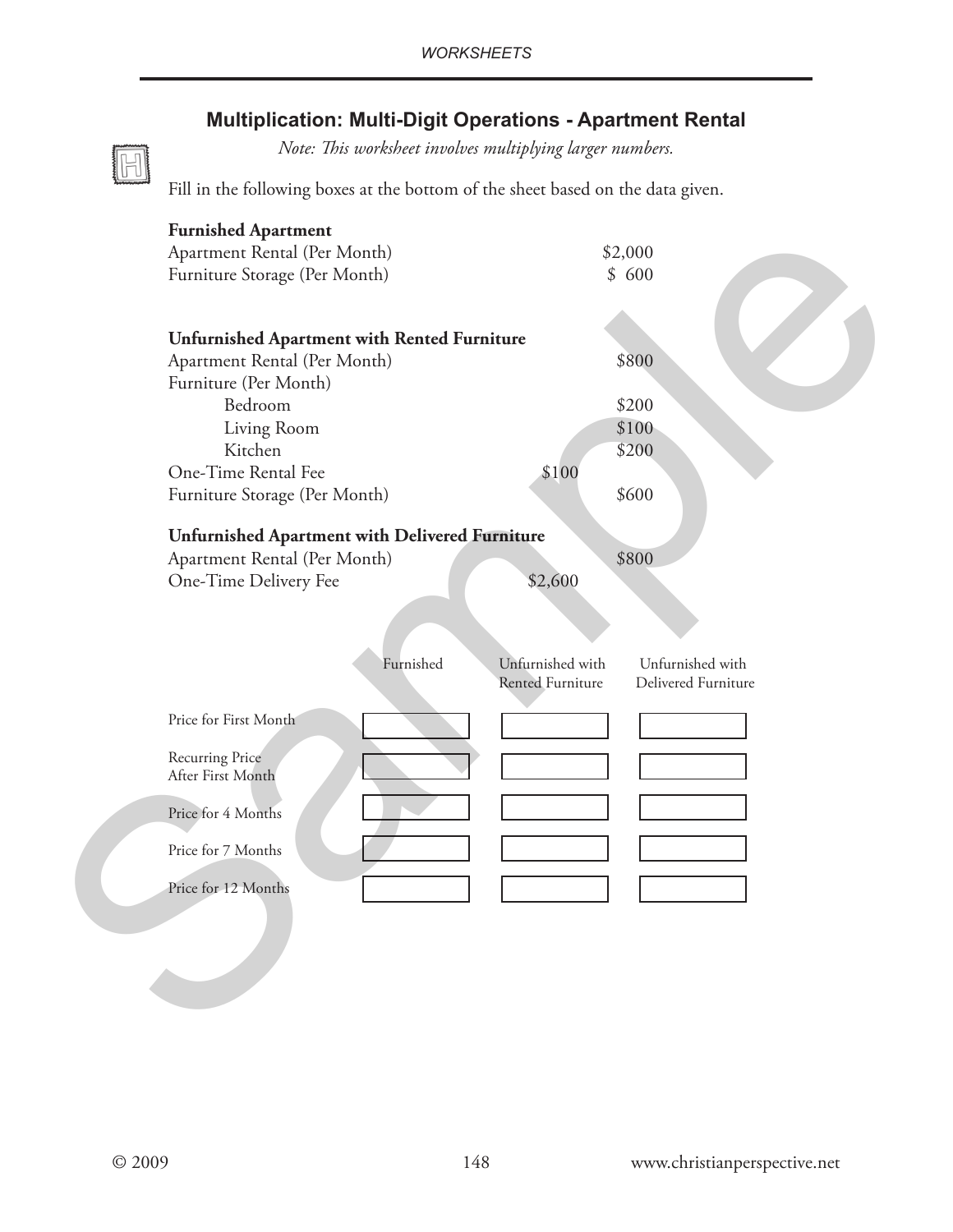# **Multiplication: Multi-Digit Operations - Apartment Rental (Continued)**

Answer the following questions based on the data found on the previous page:

- 1. Which option would be the most economical if you end up staying 1 month?
- 2. What is the difference between a furnished apartment and an unfurnished apartment with rented furniture for 1 month? 1. Which option would be the most economical if you end up staying 1<br>months<br>2. What is the diffusions: between a furnished apartment and an unfinitiality<br>apartment with remed furniture for 1 months How much make<br>expensive
	- 3. What is the most economical option for 7 months? How much more expensive are the other options?

IH